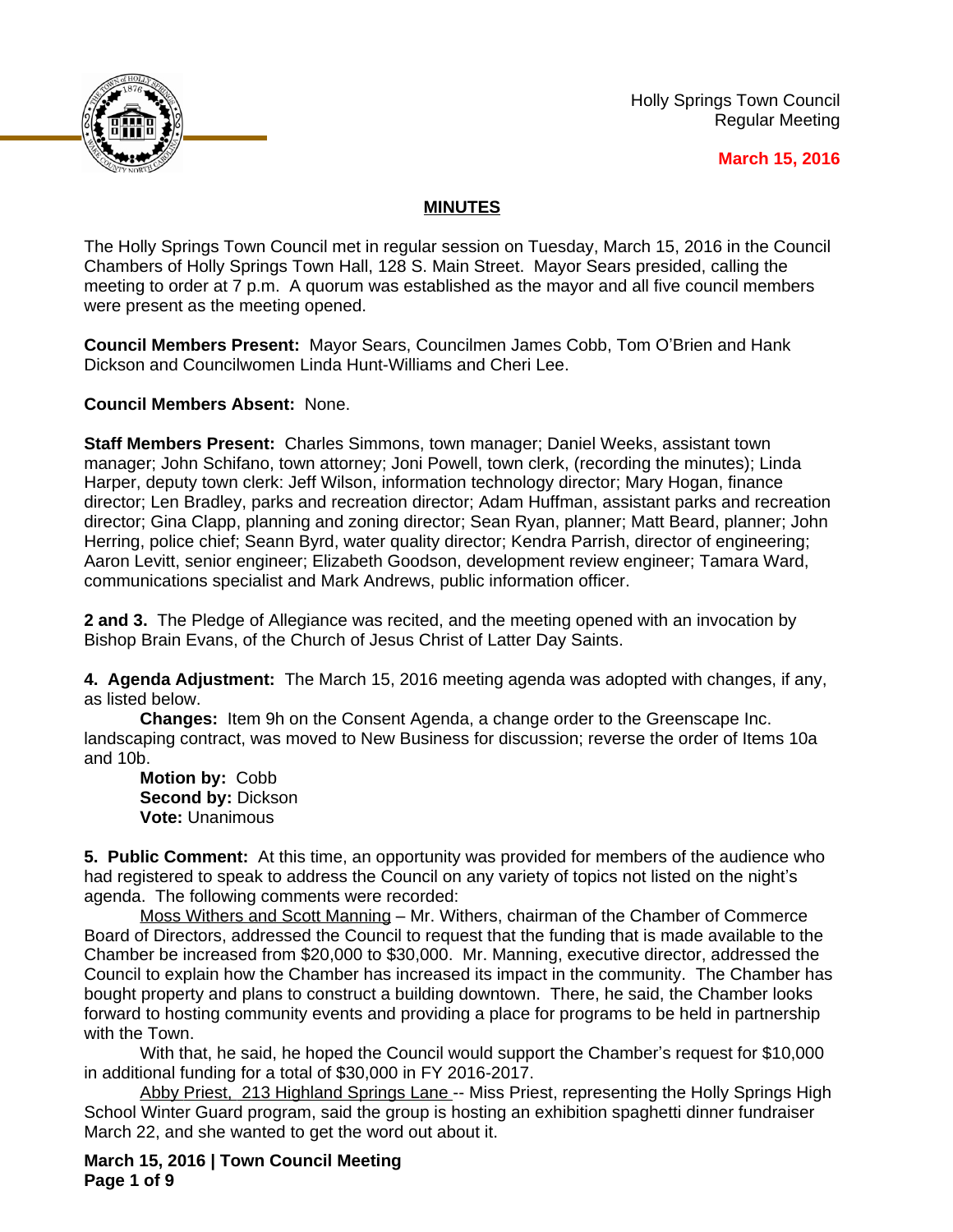Don Reeves, 4716 Shadow Ridge Ct. – Mr. Reeves said his view is that the Town should consider long-term plans for transportation and not just projects to address needs today. He specifically said he is frustrated with Holly Springs Road.

**6a. Recognition of Holly Springs High School Athletes –** Mayor Sears recognized several outstanding athletes from Holly Springs High School, including state champions in multiple sports, for their accomplishments during the past season.

Mayor Sears presented certificates of commendation to Andrew Capobianco for winning the 4A State Championship in diving; Madison Resavy for winning the 4A State Championship in the balance beam event of Gymnastics; Cameron Devers for winning the 4A State Championship for wrestling in the 138-pound class; and Joshua Lehr for placing as runner-up State Champion in the 113-pound wrestling class. Mayor Sears also presented a proclamation congratulating the HSHS wrestling team for earning the 2016 North Carolina East team championship.

**Action:** None.

**7a. Operation Coming Home Project –** Mr. Tim Minton, representing the North Carolina Home Builders Association in Raleigh, and Tom Beebe of CaLAtlantic Homes, addressed the Council on behalf of Operation Coming Home which announced that its Hero Home #13 will be built in Holly Springs. He said this is the second home to be built in Holly Springs. The proposed home is to be located at 316 Morgan Ridge Road, Lot 5, in Morgan Park subdivision and built by CalAtlantic Homes.

 Mr. Minton said that Operation Coming Home is a 501(c)3 foundation that provides a new custom home to injured combat veterans. He said that 100% of all proceeds given to Operation Coming Home go toward the projects. He said he is requesting Council to consider waiving all building and development fees for this project.

**Action:** The Council approved a motion to waive all building and development fees for proposed Hero Home #13, located at 316 Morgan Ridge Road, Lot 5, in the Morgan Park subdivision.

**Motion by:** Williams **Second by:** Cobb **Vote:** Unanimous

8a. Public Hearing: Comprehensive Plan Amendment 16-CPA-01, Powell Property - Mr. Beard said the town has received a request to change the future land use designation of a 54.77 acre parcel located south of the Town Village District in the Southern Gateway planning area. The property is vacant.

He said the Comprehensive Plan Amendment would be to change the designation of the Powell Property from Office/Professional to Commercial and Mixed Residential. The planning board reviewed the application and recommends approval.

With that explanation completed, Mayor Sears opened the public hearing. The following input was recorded:

Kevin Kirk – Mr. Kirk addressed the Council to ask that during development of the property that a turn lane be provided at the intersection since more cars will be poured onto the roadway with residential development.

There being no further input, the public hearing was closed.

**Action:** The Council approved a motion to adopt Resolution 16-07 adopting Holly Springs Comprehensive Plan Amendment #16-CPA-01 to change the Southern Gateway Designation of 54.77 acres of Wake County PIN #s 0648848889, 0648946972 and 0648957071 from Office/ Professional to Commercial and Mixed Residential as submitted by Kimberley Powell Atkins, Kelly Powell Gould and H. Brantley Powell as follows: Tracts 1, 2, 3 and 5 (as specified in resolution) from Office/Professional to Commercial; Tracts 6 and 7 (as specified in Resolution) from Office/Professional to Mixed Residential.

**Motion by:** O'Brien

**March 15, 2016 | Town Council Meeting Page 2 of 9**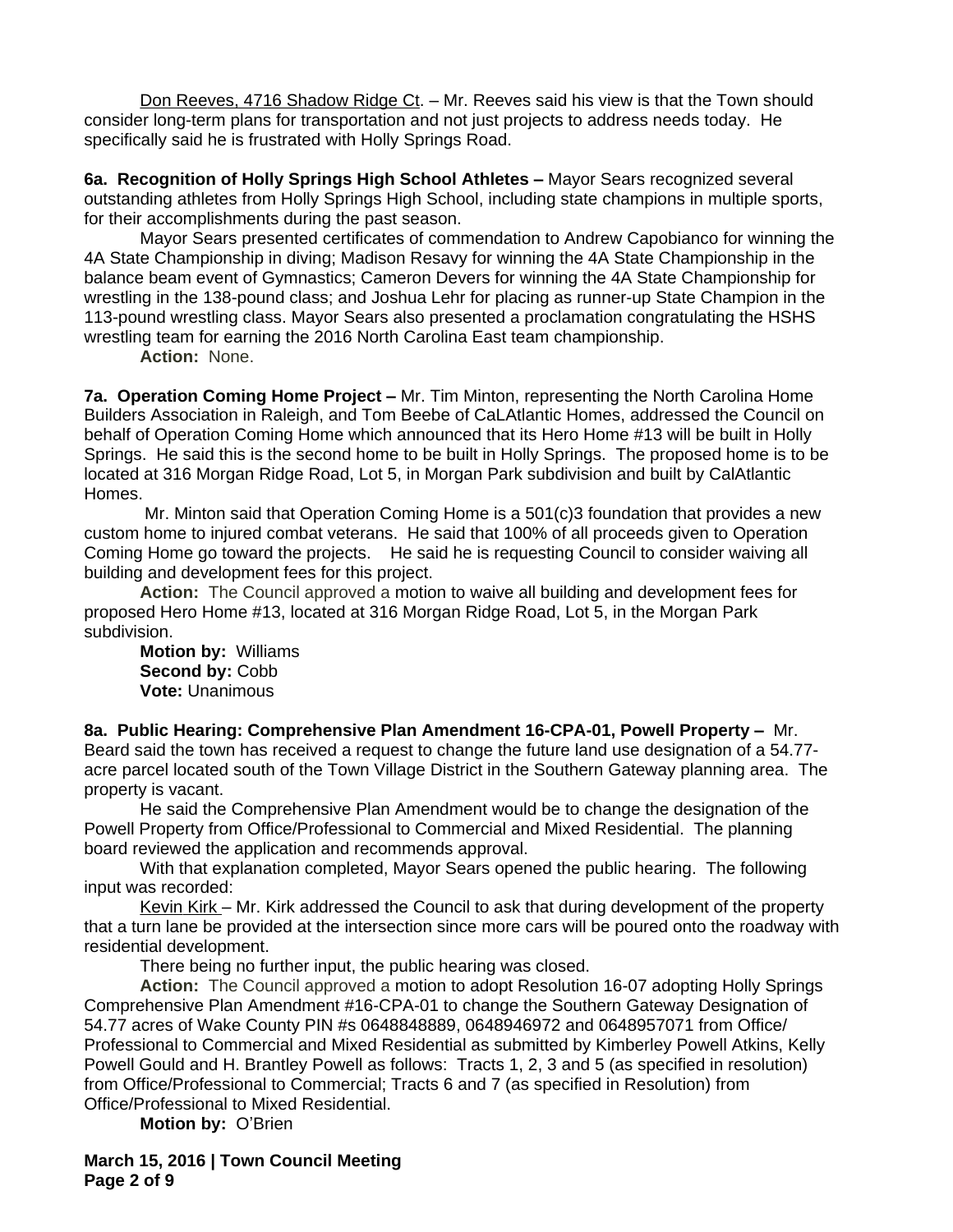**Second by:** Dickson **Vote:** Unanimous *A copy of Resolution 16-07 is attached to these minutes.*

8b. Public Hearing: Rezoning Petition 16-REZ-01, Powell Property - Mr. Beard said the Town has received a request to modify the zoning of approximately 54.77 acres from R-30: Residential and R-20: Residential to CB: Community Business and R-MF-15: High Density Multifamily Residential. The requested zoning change is consistent with the Comprehensive Plan Amendment (16-CPA-01) submitted concurrently with this rezoning.

With that explanation completed, Mayor Sears opened the public hearing. The following input was recorded: None.

There being no input, the public hearing was closed.

Councilwoman Lee asked what safeguards were in place to handle increased traffic.

Ms. Parrish said that during the site plan review process the applicant would be required to conduct a traffic impact analysis and to construct road improvements to mitigate any anticipated traffic impacts.

**Action #1:** The Council approved a motion to accept the following statements as being true: "*The requested zone map change from R-20 and R-30: Residential to CB: Commercial and R-MF-15: High Density Multifamily Residential is consistent with the Vision Holly Springs Comprehensive Plan since the Future Land Use Plan Map indicates this property as Regional Center and as part of the Southern Gateway Plan as Mixed Residential. This designation will continue to provide and allow for higher densities of residential to support existing and planned high density commercial areas in the Southern Gateway area."*

**Motion by:** Dickson Second by: Cobb **Vote:** Unanimous

**Action #2:** The Council approved a motion to adopt ordinance 16-REZ-01 to approve and enact Zone Map Change Petition #16-REZ-01 to change the zoning of the Powell Property, Wake County PIN # 0648848889, 0648946972 and 0648957071, as follows: Tracts 1, 2, 3 and 5 (as specified in the rezoning ordinance) from R-30 to CB; Tract 4 (as specified in the rezoning ordinance) from R-20 to CB; and Tracts 6 and 7 (as specified in the rezoning ordinance) from R-30 to R-MF-15 as submitted by Kimberley Powell Atkins, Kelly Powell Gould and H. Brantley Powell.

**Motion by:** Cobb **Second by: Dickson Vote:** Unanimous *A copy of Rezoning Ordinance 16-REZ-01 is attached to these minutes.*

**8c. Public Hearing: Special Exception Use Petition 15-SEU-10, Development Plan 15-DP-16 and Waiver 15-WAV-16, Wildwood Recreation -** Mr. Ryan said the Town has received a request for a Special Exception Use and Development Plan request for a private recreation center for the approved Wildwood subdivision under construction. The project is located on a lot identified as community open space on the approved Wildwood subdivision plans.

He said the recreation center development plan proposal includes a swimming pool, pool house with restrooms, play area and the associated required parking. A waiver of off-street parking regulations to allow greater than 75% of the required parking between the front building line and front lot line also has been submitted with the development plan.

With that explanation completed, Mayor Sears opened the public hearing. The following testimony and evidence was submitted by those who had been administered the oath by the deputy town clerk:

Kevin Kirk, -- Mr. Kirk said he favored the plan for the recreation center but he wanted to know about the lighting and whether it would impact him and his neighbors who live next to the property.

**March 15, 2016 | Town Council Meeting Page 3 of 9**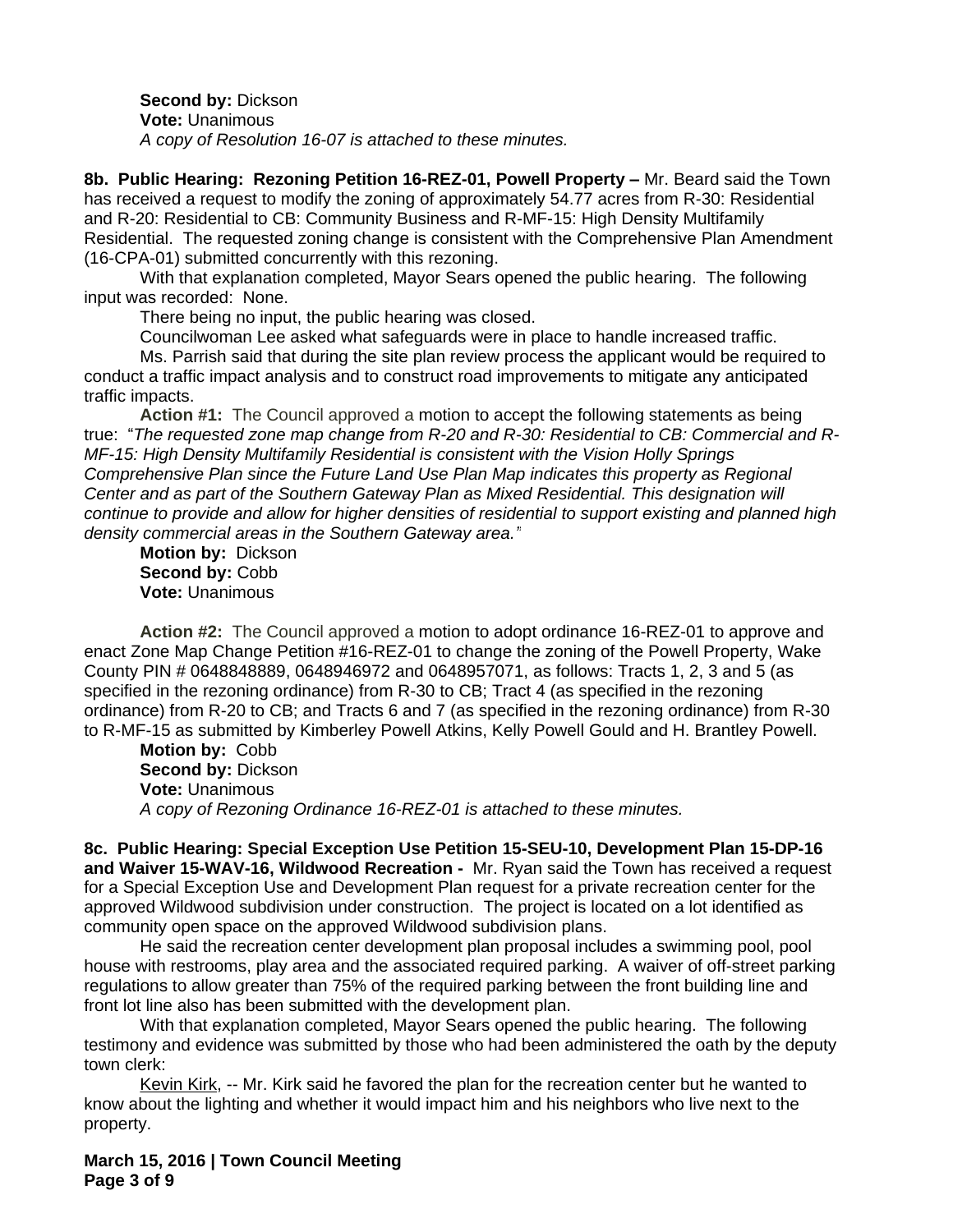There being no further testimony, the public hearing was closed.

Mr. Ryan explained for the Council that there is no lighting shown on the plan at this time, but if it is added, Town regulation would limit the lighting to a minimum because it abuts residential property,

**Action #1:** The Council approved a motion to make and accept the findings of fact as submitted by the petitioner to be recorded in the minutes for Special Exception Use Petition #15- SEU-10 to allow for a private recreation center at the property located at 399 Wildwood Farms Way as submitted by Hugh J Gilleece & Associates.

## *Special Exception Use Findings of Fact:*

*A special exception use may only be granted upon the presentation of sufficient evidence to enable a written determination that:*

- *a. The proposed use will not be injurious to the public health, safety, comfort, community moral standards, convenience or general welfare;*
- *b. The proposed use will not injure or adversely affect the adjacent area;*
- *c. The proposed use will be consistent with the character of the district, land uses authorized therein, and the Town of Holly Springs Comprehensive Plan;*
- *d. The proposed use shall conform to all development standards of the applicable district (unless a waiver of such development standards is requested as part of the special exception use petition and approved as set forth above, in which case the proposed use shall conform to the terms and conditions of such waiver).*
- *e. Access drives or driveways are or will be sufficient in size and properly located to: ensure automotive and pedestrian safety and convenience, traffic flow as set forth in Section 7.09 – Pedestrian Circulation and Vehicular Area Design; and, control and access in case of fire or other emergency;*
- *f. Off-street parking areas, off-street loading areas, trash enclosures, trash pick-up and removal, and other service areas are located so as to be safe, convenient, allow for access in case of emergency, and to minimize economic, glare, odor, and other impacts on adjoining properties and properties in the general neighborhood;*
- *g. The lot, building or structure proposed for the use has adequate restroom facilities, cooking facilities, safety equipment (smoke alarms, floatation devices, etc.), or any other service or equipment necessary to provide for the needs of those persons whom may work at, visit or own property nearby to the proposed use;*
- *h. Utilities, schools, fire, police and other necessary public and private facilities and services will be adequate to handle the needs of the proposed use;*
- *i. The location and arrangement of the use on the site, screening, buffering, landscaping, and pedestrian ways harmonize with adjoining properties and the general area and minimize adverse impacts; and,*
- *j. The type, size, and intensity of the proposed use (including but not limited to such considerations as the hours of operation and numbers of people who are likely to utilize or be attracted to the use) will not have significant adverse impacts on adjoining properties or the neighborhood.*

**Motion by**: Lee **Second by**: Dickson **Vote:** Unanimous.

*A copy of Special Exception Use Application 15-SEU-10 addressing the findings is attached to these minutes.*

**Action #2:** The Council approved a motion to make and accept the findings of fact as submitted by the petitioner to be recorded in the minutes for a waiver of regulations of Section 7.04 E. 4. Maximum Number of Off-Street Parking Spaces to allow for 100% of the provided parking between the front building line and front lot line in association with Development Plan Petition #15- DP-16.

**March 15, 2016 | Town Council Meeting Page 4 of 9**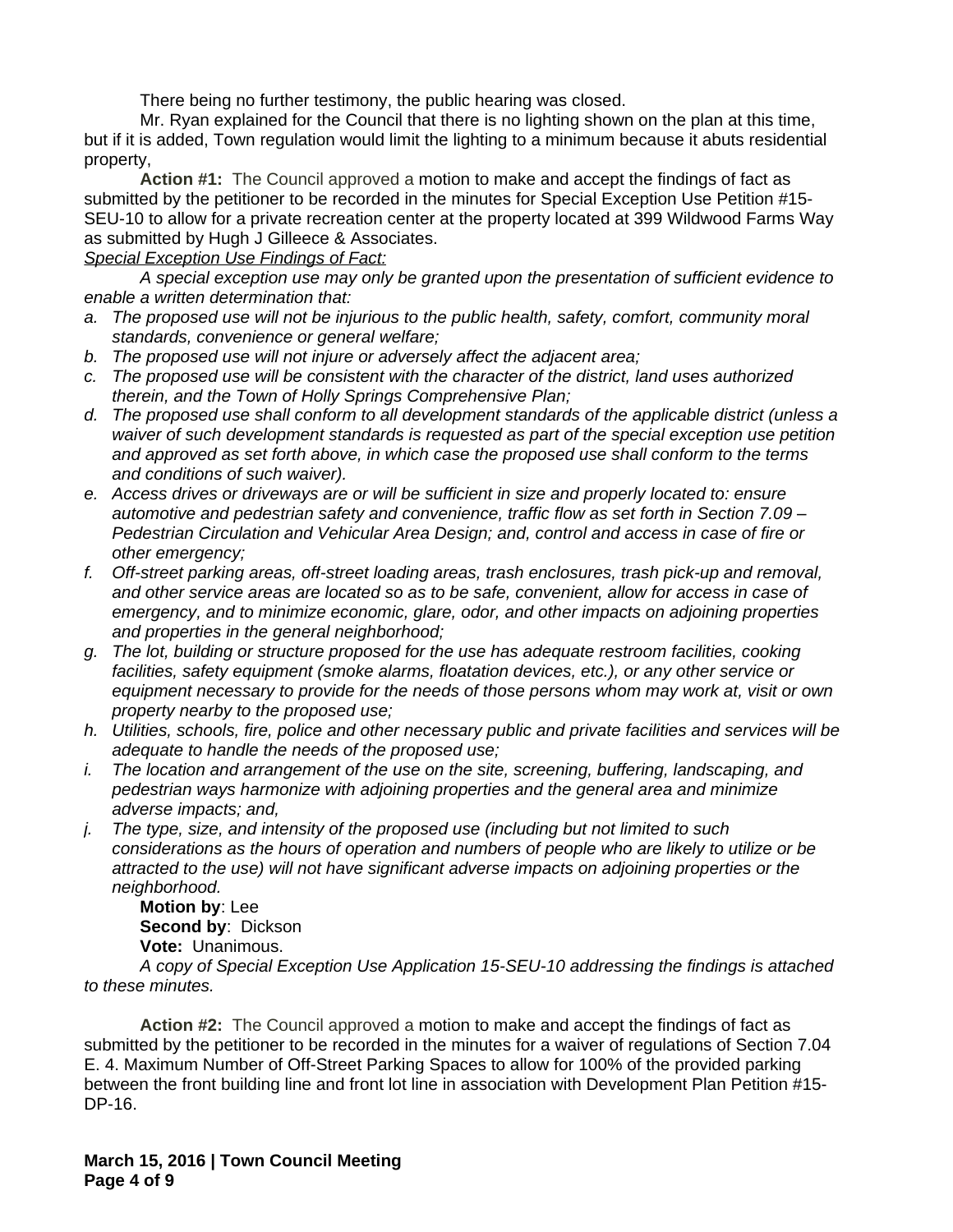*A petition for a waiver of regulations of UDO Section 7.04 E. 4. Maximum Number of Off-Street Parking Spaces may only be granted upon the presentation of sufficient evidence to enable a written determination that:*

- *1. A parking demand study completed by a third party that provides evidence regarding:*
	- *a. Peak usage estimates based on reliable data collected from comparable uses located within the same or similar market areas as the Town of Holly Springs. Comparable uses will be determined based on density, scale, bulk, area, type of activity, and location; and,*
	- *b. Number of employees on the largest shift; and,*
	- *c. Minimum number of spaces needed to meet the parking demand for the specific use; and,*
- *2. The granting of a waiver will not cause negative impacts on the environment or adjacent properties without the necessity of including mitigating elements such as additional screening, pervious pavement, shared parking, rain gardens, or that such elements are provided under the plan to the extent necessary to lessen the effects of any negative impacts; and,*
- *3. The proposed development is consistent with the intent of the Comprehensive Plan; and,*
- *4. The proposed development is consistent with the intent and purpose of this UDO.*
	- **Motion by**: Dickson **Second by**: Cobb **Vote:** Unanimous.

*A copy of the waiver of regulations application addressing the findings is attached to these minutes.*

**Action #3:** Having made findings of fact that the petition meets the requirements, The Council approved a motion to grant a waiver of regulations of UDO Section 7.04 E. 4. Maximum Number of Off-Street Parking Spaces to allow for 100% of the provided parking between the front building line and front lot line in association with Development Plan Petition #15-DP-16, as submitted by Hugh J Gilleece & Associates.

**Motion by**: Williams **Second by**: Cobb **Vote:** Unanimous.

**Action #4:** Having made findings of fact that the project meets the requirements to be granted a Special Exception Use, the Council approved a motion to approve Special Exception Use Petition #15-SEU-10 to allow for a private recreation center at the property located at 399 Wildwood Farms Way, and Development Plan #15-DP-16 for Wildwood Recreation Lot, as submitted by Hugh J Gilleece & Associates dated revised 02/19/2016, with the following conditions:

# **Special Exception Use Condition:**

1. All operations must adhere to the evidence submitted by the applicant as stated in the findings of fact submitted and those findings of fact specified by the Town Council in conjunction with 15-SEU-10.

# **Development Plan Conditions:**

- 1. All previous approval conditions from Wildwood Subdivision will apply to this plan as well.
- 2. A fee-in-lieu of upgrade will be required for this project for the Pump Station and/or Force Main.
- 3. Stormwater sureties are required on this project. A performance surety in the form of a bond, letter of credit or cash is required in the amount of 150% estimated construction cost of the stormwater BMP prior to the preconstruction meeting and a maintenance surety in the form of a cash escrow account in the amount of 35% the actual construction cost of the BMP is required at the end of the performance monitoring period for the project. **Motion by**: Cobb **Second by**: Dickson **Vote:** Unanimous.

**March 15, 2016 | Town Council Meeting Page 5 of 9**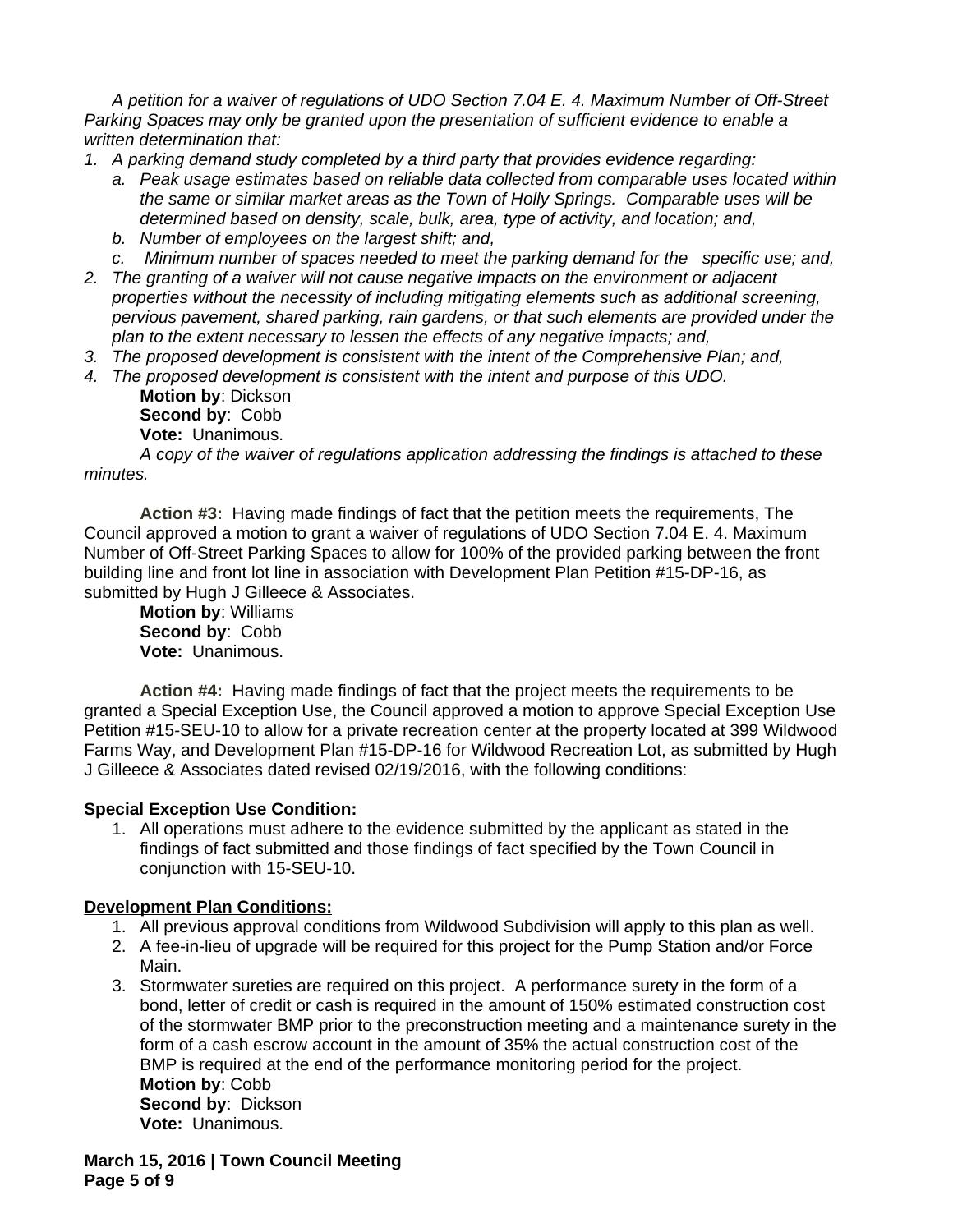8d. Public Hearing: Rezoning Petition 15-REZ-08, Townes at Main - Mr. Ryan said the Town has received a request to rezone one parcel of land totaling approximately 0.58 acres from TV: Town Village to R-8 CU: Residential Conditional Use. The property is situated along the west side of S. Main Street, at the southwest corner of Main Street and Elm Street. The property is located within the Village District area and the R-8 CU: Residential Conditional Use request is consistent with the Village District Area Plan.

He said that a Conditional Use District allows the petitioner to place specific conditions on the property that are more restrictive than the minimum zoning regulations in the Town's Unified Development Ordinance. Once a petitioner has placed such conditions with the Zoning Map Change request, they cannot be removed or modified to reduce the restriction. During the review and consideration process the petitioner may add additional conditions or make the proposed conditions more restrictive, however, additional conditions or regulations cannot be added to the petition by Planning Board or Town Council, nor can either Board request additional conditions.

With that explanation completed, Mayor Sears opened the public hearing. The following input was recorded:

Forman Beckwith, 4025 Harriett Drive, Apex - Mr. Beckwith said the zoning change would not be in keeping with development in the neighborhood of single-family homes.

There being no further input, the public hearing was closed.

Councilman Cobb pointed out that neither the current zoning nor the requested zone would allow single-family homes.

**Action #1:** The Council approved a motion to accept the following statement as being true: *The requested zone map change from TV Town Village to R-8 CU: Residential Conditional Use District is consistent with the Vision of Holly Springs Comprehensive Plan since the Village District Area Plan encourages the development of residential uses and indicates these properties as Residential on the Future Land Use Map. The R-8 CU: Residential Conditional Use District will provide for residential uses in the Village District and will expand upon the already built environment of the Village Core.*

**Motion by:** O'Brien **Second by:** Dickson **Vote:** Unanimous

**Action #2:** The Council approved a motion to adopt ordinance 15-REZ-08 to approve and enact Zone Map Change Petition #15-REZ-08 to change the zoning of 0.58 acres of Wake County PIN # 0649903163 from TV: Town Village to R-8 CU: Residential Conditional Use as requested by BBM Associates, Inc., with the following conditions as offered by the applicant:

1. Single family dwellings shall not be permitted.

**Motion by:** Dickson **Second by: O'Brien Vote:** Unanimous *A copy of Rezoning Ordinance 15-REZ-08 is attached to these minutes.*

**8e. Continue Public Hearing: Annexation Ordinance A15-05 –** Ms. Clapp said the Town received a petition for voluntary annexation of approximately 47.5 +/- acres located along Grigsby Avenue.

She said the public hearing was opened Dec. 15. No comments were offered for or against the application. The public hearing was continued and remains open, and the petitioner is requesting that action be deferred until the April 19, 2016 meeting.

With that explanation completed, Mayor Sears the public hearing is opened for public input. The following input was recorded: None.

There being no input, the public hearing was continued.

**Action:** The Council approved a motion to continue open public hearing and approve to defer action on Annexation Ordinance A15-05 to resume on April 19, 2016.

**March 15, 2016 | Town Council Meeting Page 6 of 9**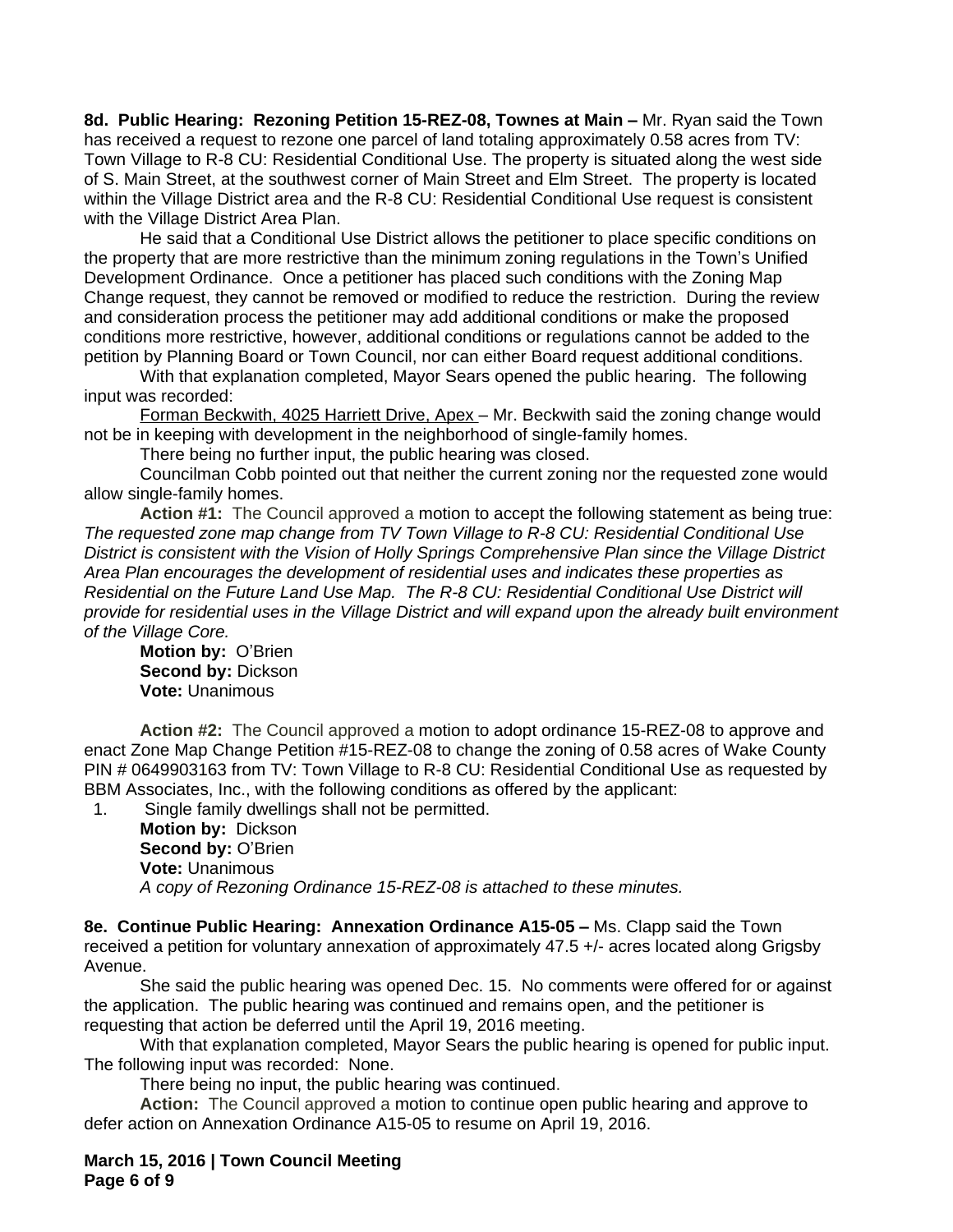**Motion by:** Dickson **Second by:** Cobb **Vote:** Unanimous

**8f. Public Hearing: FY2016-17 Proposed Budget – Mr. Simmons said the public has been** invited via the Town's Web site and local media to provide comments on the preparation of the Town's FY 2016-17 budget. Citizens have been invited to provide input as to what they feel are important programs, facilities or services.

He said the purpose of this pre-budget preparation hearing is to give folks a chance to have input before the budget process actually begins instead of having to wait until the end of the process when it may not be feasible to make adjustments.

He said this hearing is being held in addition to – and not instead of – the public hearing that is required by law later in the budget process. That hearing will be held in May or June.

With that explanation completed, Mayor Sears opened the public hearing. The following input was recorded:

Peter Villadsen, 213 Crissmill Lane – Mr. Villadsen requested that signal-lighted crosswalk beacons be installed on Holly Springs Road in the vicinity of Cayman Ave.

There being no further input, the public hearing was closed. **Action:** None.

**9. Consent Agenda:** The Council approved a motion to approve all items on the Consent Agenda. The motion carried following a motion by Councilman Cobb, a second by Councilman Dickson and a unanimous vote. The following actions were affected:

9a. Resolution 16-05 – The Council adopted Resolution 16-05 declaring certain personal property un-surplus to the needs of the town. *A copy of Resolution 16-05 is attached to these minutes.* 

9b. Resolution 16-06 – The Council adopted Resolution 16-06 declaring police equipment and miscellaneous items to be surplus to the needs of the town. *A copy of Resolution 16-06 is attached to these minutes.* 

9c. Budget Amendment, \$38,000 - The Council adopted amendment to the FY 2015-16 budget in the amount of \$38,000 to transfer funds from sewer reserves for sludge removal. *A copy of the budget amendment is attached to these minutes.*

9d. NMAC Outdoor Fans - The Council approved a proposal from Arbon Equipment Corporation in the amount of \$36,425.00 to provide and install outdoor fans at the North Main Athletic Complex Baseball Stadium.

9e. Budget Amendment, \$41,940 – The Council adopted amendment to the FY 2015-16 budget in the amount of \$41,940 to transfer water meter revenue to water meter expense account. 9f. Resolution 16-08, 16-DPM-01, Amendments - The Council adopted Resolution 16-08 to adopt and enact Development Procedures Manual Amendment #16-DPM-01, to amend DPM Sections TOC: Table of Contents, 2.00: Zoning Map Change, 2.01: General Use Rezoning, 2.02: Conditional Use District/Permit, 2.03: Planned Unit Development, 3.00: Subdivisions, 4.00: Development Plans, and 4.01: Development Options.*A copy of Resolution 16-08 is attached to these minutes.*

9g. Monthly Budget Report - The Council received the monthly report of budget amendments approved by the town manager. *A copy of the budget amendment report is attached to these minutes.* 

9h. Greenscape Contract Change Order 1 – This item was removed from the Consent Agenda during agenda adjustment.

9i. Resolution 16-09 – The Council adopted Resolution 16-09 declaring town vehicle surplus to the needs of the town. *A copy of Resolution 16-09 is attached to these minutes.*

**9h. Greenscape Contract Change Order 1** – Mr. Bradley explained that work continues to move forward on the North Main Athletic Complex Phase 2. After the project was awarded additional funding from Wake County, landscaping that was omitted was added back. He said the

**March 15, 2016 | Town Council Meeting Page 7 of 9**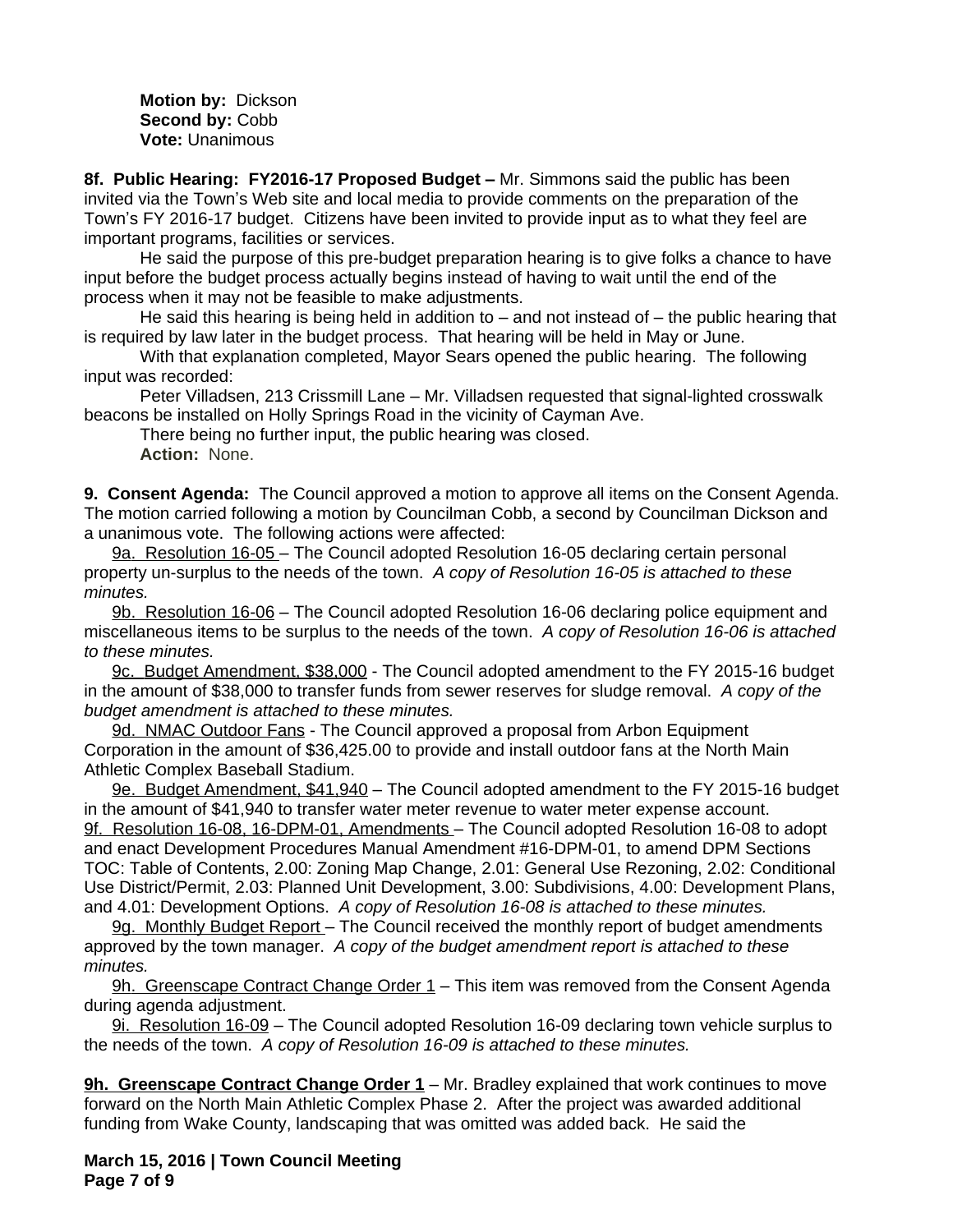construction contractor quoted a change order to provide the landscaping but the price was too high. Mr. Bradley then approached the Town's landscaping contractor for other facilities, Greenscape Inc., for a change order quote. That quote came in at a cost savings.

**Action:** The Council approved change order #1 to Greenscape Inc. contract in the amount of \$89,973 for NMAC landscaping

**Motion by:** Lee **Second by:** Dickson **Vote:** Unanimous

**10b. Main Street Extension and Avent Ferry Road/Bypass Improvement Projects** – Ms. Parrish said Town opened bids on Dec. 14, 2015 for Main Street Extension and Avent Ferry/Bypass projects. Due to the project's coming in over budget Town Staff met several times with NCDOT and was able to secure additional funding to cover 50% of the overages.

She said staff is recommending to award road improvement contract to Fred Smith and Company in the amount \$8,759,900, with a total amount of \$9,513,778.40, which includes contingency.

**Action**: The Council approved a motion to approve project budgets in the amount of \$12,682,120 for Main Street Extension (Account 48.602) and \$1,883,000 for Avent Ferry /Bypass Intersection Improvements (Account 48.611).

**Motion by**: Lee **Second by**: Cobb

**Action:** The Council approved a motion to approve awarding a construction contract to Fred Smith & Company in the amount of \$8,759,900 and in total amount of \$9,513,778.40, which includes contingency, for road improvements for Main Street Extension and Avent Ferry/Bypass projects.

**Motion by**: Williams **Second by**: Cobb **Vote:** Unanimous.

**10a. Main Street Extension and Avent Ferry Road/Bypass Improvement Projects** – Ms. Parrish said this request is to consider entering into a contract with Kimley Horn and Associates for construction and administration of Main Street Extension and Avent Ferry/Bypass projects. Due to the complexity of the proposed construction activities as well as the federal government requirements for funds, which include large amounts of documentation and inspections. The construction administration will need to be consulted.

**Action 1:** The Council approved a motion to approve entering into contract with Kimley

Horn and Associates for construction and administration for Main Street Ext. and Avent

Ferry/Bypass projects in the amount of \$767,377.

**Motion by**: Cobb **Second by**: Dickson **Vote:** Unanimous.

**10c. Avent Ferry Force Main Upgrade Project** – Mr. Levitt explained the Avent Ferry pump station conveys sewage via a force main line that runs through the Braxton Village and Holly Glen neighborhoods and discharges at the wastewater treatment plant. The existing force main and pump station combination currently have a capacity of 750 gallons per minute.

**March 15, 2016 | Town Council Meeting Page 8 of 9**